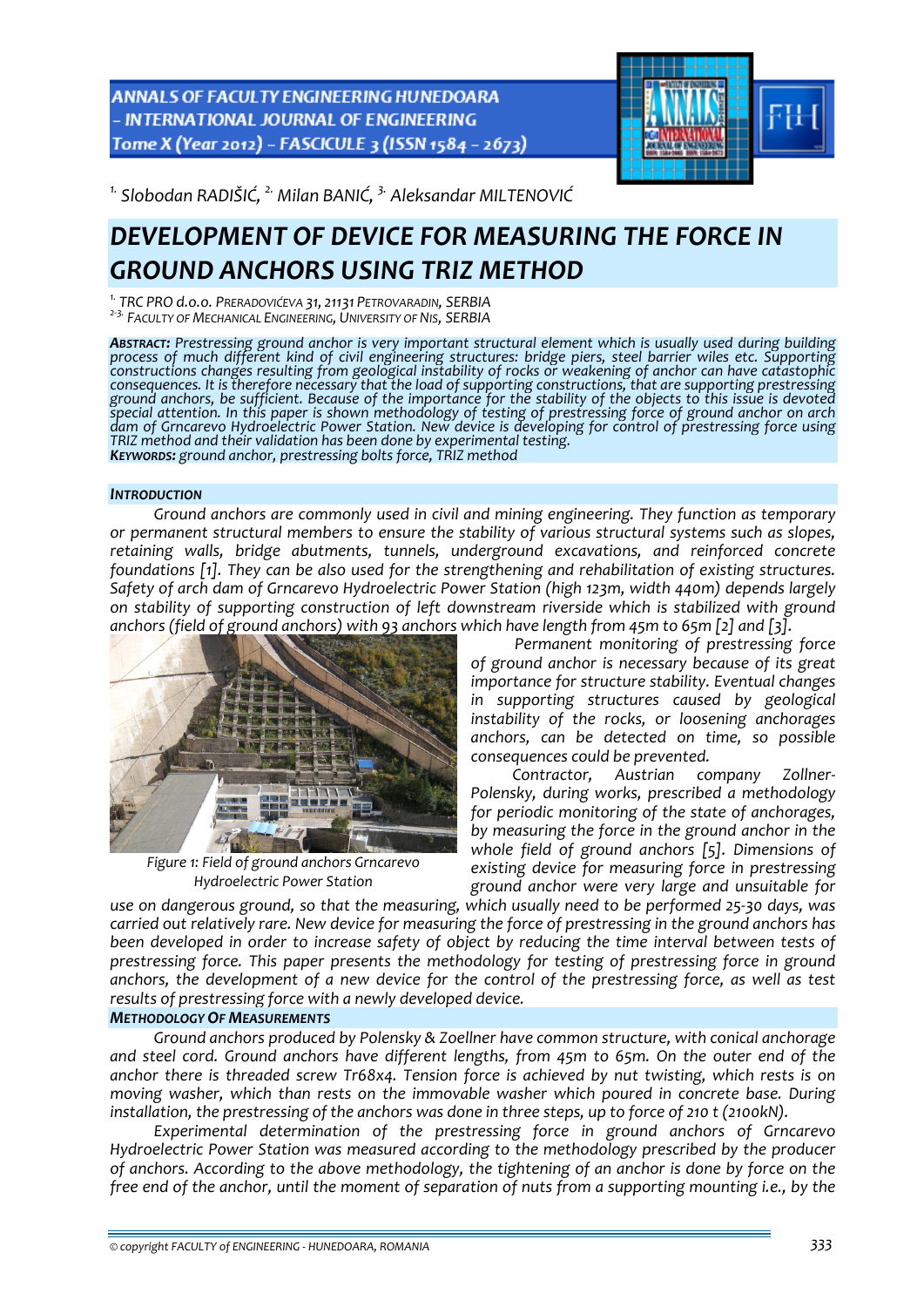time when the intensity of tensile force reaches a value of anchor prestressing force (Figure 2). In Figure  $2$  with  $\delta$  *is* marked clearance between the nut and the support.

*The measurement of movement is performed during the loading of ground anchor, and measured is distance between the nut and fixed washer. Figure 3 shows the characteristic diagram of movement depending on the intensity of tensile force in ground anchor, on which can be clearly identify three characteristic phases of force during tensile of ground anchor:*



*1. Initial phase of stress*

*Figure 2. Measurement method in ground anchors*

- *2. Phase where exist a linear dependence between force and displacement. In this phase, only* stretching of the outer part of anchor occurs, i.e. the part of the anchor where exist the trapezoidal *thread. Slope of the line represents the stiffness of the outer part of ground anchors, i.e. the trapezoidal thread.*
- *3. Separation phase in which can be clearly seen a sudden increase in displacement while incensement of tension is small. In this phase, anchor is stretched throw its entire length because separation of nuts from immovable support has occurred. The slope of this line represents a stiffness of the whole anchor.*



Figure 3. Force diagram – prestressing of ground anchor Figure 4. Force diagram – prestressing force of ground *anchor after regression analysis*

*Although in Figure 3 can be clearly seen the differences between anchor load phases, by direct readout from the figure is difficult to reliably determine moment of separation of nuts from immovable support i.e. determine the intensity of prestressing force in anchor. Figure 4 is made by implementing of regression analysis by drawing straights using method of least squares through the parts curve corresponding to the linear part of phase 2 and phase 3, respectively marked with Lin1 and Lin2.*

*Moment of separation of nuts from immovable support, in which the stretching force is equal to* the prestressing force of the ground anchor, is taken to be in the intersection of these two lines. *Methodology of experimental determination of the prestressing force in the anchor produced by company Zollner‐Polensky, described above, was conducted using the measurement system shown in Figure 5.*

*The measuring device unit consists of an annular hydro‐cylinder which through an adapter relies on a concrete support. Hydro cylinder is connected with the anchor via bolts on his backside. Measuring the force intensity in the anchor was performed indirectly, by measuring the pressure in the hydro‐ cylinder with a mechanical gauge with a visual readout. A moment of separation nut from washer is registered by means comparators hours. The results were visually read and enrolled in the diagram, in which the later graphical method of assessment was used to determine the moment of separation. By analyzing construction and measuring procedure using a device described above it can be observed several shortcomings, which are reflected in:*

- *1. Annular hydraulic cylinder for load applying has very large size and large mass (more than 200kg), because of that, work in the field of ground anchors is extremely difficult and unsafe.*
- 2. Hydraulic cylinder have a large volume, so a large quantity of oil is needed in order to effect *necessary burdening anchor to the point of separation of nut from washer. Required flow of hydraulic oil requires the use of hydraulic pump unit, which measuring process in the field of ground anchors makes even more complex.*
- 3. Measurement of forces in the anchor is performed indirectly by measuring the pressure in the hydro*cylinder with visual readout, which makes the measurements unreliable.*

*Because of these shortcomings of the existing measurement system, testing of all in the field of* ground anchors lasted 25-30 days, and was conducted in relatively rare intervals. To increase the safety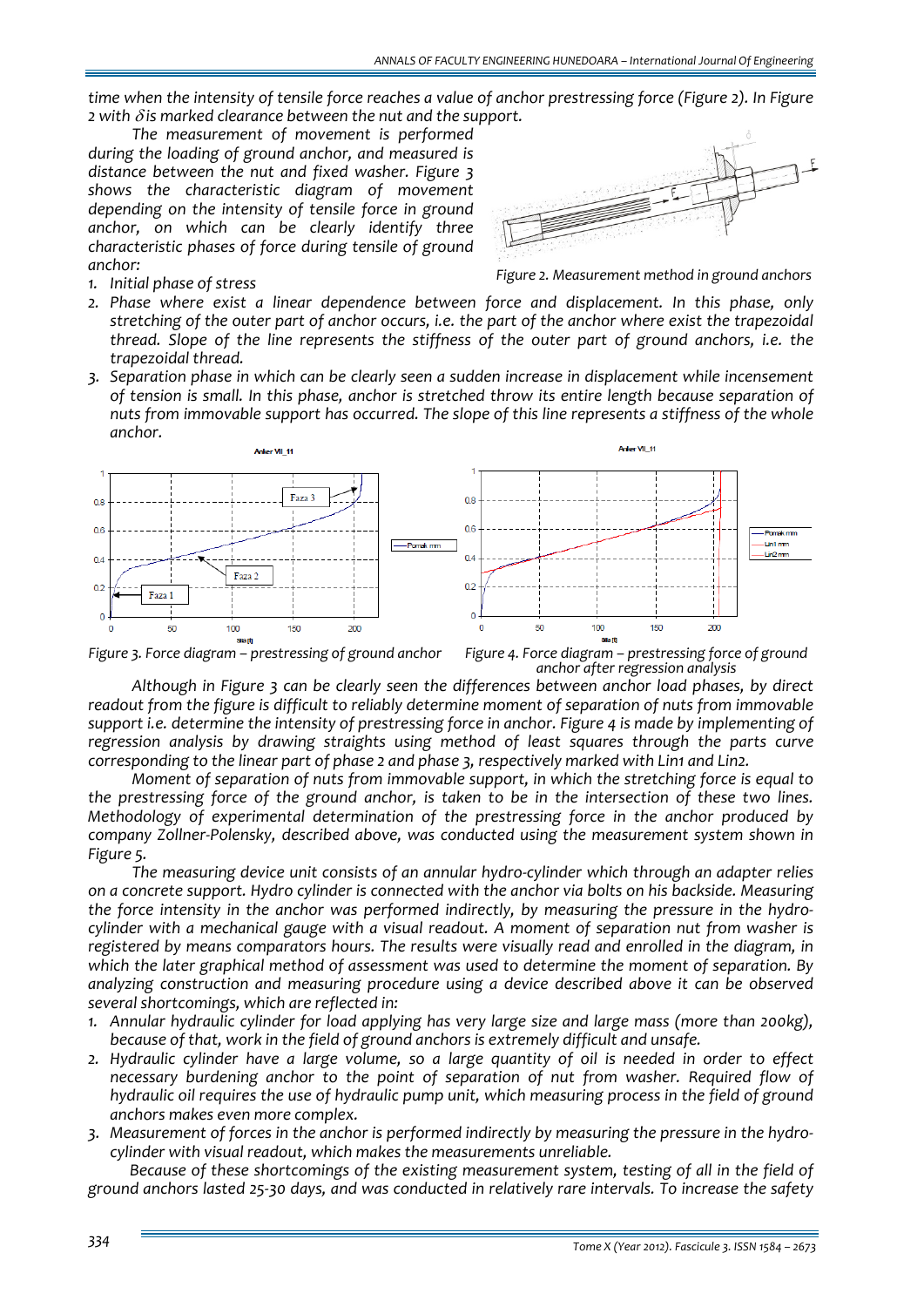*of the facility by reducing the interval between tests of prestressing force in ground anchors, there was a demand for development of a new device for measuring of prestressing force in ground anchors. DEVELOPMENT OF THE MEASURING SYSTEM FOR EXPERIMENTAL MEASUREMENT FOR PRESTRESSING FORCE OF GROUND ANCHOR*

*The introduction of innovative products, processes and services is a very complex procedure that requires the application of integrated development strategies that are based on modern systems, methods and processes [6].*

*TRIZ method is a modern method which is used for solving technical problems and contradictions, developed by Altsulera (G. Altshuller) in the USSR [6].*

*Construction of the model function and the correct formulation of the problem are the first steps towards the solution of technical problems using the TRIZ. After the formulation of technical problems and contradictions arising from technical problems with Altshuller`s matrix, which contains 39 principles for solving technical contradictions, the contradiction solutions are obtained. (Example: increase the volume and structure without increasing the weight of structure). Responses to the contradiction are offered by the principles which differ depending on the contradictions.*

*First step for overcoming the technical contradictions using TRIZ method is formulation of system function. Defined are known useful function and harmful function of system and they are mutually connected with relation (Table 1). Known functions and new introduced function of system are assigned suitably technological parameter for input in Altshuller matrix for solving of technical contradictions as it is shown in Table 2. In accordance with the selected technological parameters, from Altshuller matrix are set system characteristics (B*↓*) which are unallowed changed with change of characteristic (A*↑*) and based on that is chosen solving principle of technical contradictions from Table 3. Table 1. Defining of functions and their relations*

|                                            | <u>.</u>                      |                                       |
|--------------------------------------------|-------------------------------|---------------------------------------|
| known harmful function                     | causes                        | harmful function                      |
| large dimensions of annular hydro cylinder | causes                        | large mass of load unit               |
| large dimensions of annular hydro cylinder | causes                        | great capacity of hydraulic aggregate |
| visual readout of measured device          | $$ causes                     | unreliable measurement                |
| visual readout of measured device          | $$ causes                     | slow results obtaining                |
| existing harmful function                  | $$ causes                     | new harmful function                  |
| large mass of load unit                    | causes                        | difficult manipulation on field       |
| large dimensions of hydraulic aggregate    | causes                        | difficult manipulation on field       |
| known harmful function                     | causes                        | useful function                       |
| large dimensions of annular hydro cylinder | causes                        | high stiffness of the load system     |
| large dimensions of annular hydro cylinder | $$ causes                     | relatively low work cylinder pressure |
| introduction of new function               |                               |                                       |
| automatization of results readout          | introduction for reduction of | unreliable measurement                |
| possibility of load device disassembly     | introduction for reduction of | difficult manipulation on field       |
| automatization of results readout          | $$ causes                     | higher system complexity              |
| possibility of load device disassembly     | causes                        | higher system complexity              |

| Table 2. Assignment of technological parameters |  |
|-------------------------------------------------|--|
|                                                 |  |

| Known function                             |    | suitable technological parameter             |  |  |
|--------------------------------------------|----|----------------------------------------------|--|--|
| large dimensions of annular hydro cylinder | -> | Mass of moving object<br>Stress and pressure |  |  |
| possibility of load device disassembly     | -> | Structure complexity<br>36.                  |  |  |
| automatization of results readout          | -> | Reliability<br>27.<br>Productivity           |  |  |

|          | System parameter that is<br>unallowed changed ( $B\sqrt{ }$ )  |                             | $\cdots$       |               | $\cdots$ | 39                    |  |
|----------|----------------------------------------------------------------|-----------------------------|----------------|---------------|----------|-----------------------|--|
|          | System changes<br>that need to be improved (A $\hat{\gamma}$ ) | Mass of moveable<br>object  | Reliability    |               |          | Productivity          |  |
|          | Mass of moveable object                                        |                             |                | 3, 11, 1, 17  |          | 35, 3, 24, 37         |  |
| $\cdots$ | $\cdots$                                                       | $\cdots$                    | $\cdots$       | $\cdots$      | $\cdots$ | $\cdots$              |  |
| 11       | Stress and pressure                                            | 10, 36, 37, 40              |                |               |          |                       |  |
| $\cdots$ | $\cdots$                                                       | $\cdots$                    | $\cdots$       | $\cdots$      | $\cdots$ | $\cdots$              |  |
| 36       | Structure complexity                                           | 35, 26, 24, 37              | 10, 13, 19, 35 |               |          | 10, 14, 35, 37        |  |
| $\cdots$ | $\cdots$                                                       | $\cdots$                    | $\cdots$       | $\cdots$      |          | $\cdots$              |  |
| 27       | Reliability                                                    | $\overline{3, 8, 10, 40}$   |                |               |          | <u>1, 35, 29, 38 </u> |  |
| $\cdots$ | $\cdots$                                                       | $\cdots$                    | $\cdots$       | $\cdots$      | $\cdots$ | $\cdots$              |  |
| - 39     | Productivity                                                   | $\overline{35, 26, 34, 37}$ |                | 1, 35, 10, 28 |          |                       |  |

*Table 3. Part of Altshuller matrix for concrete example*

In table are marked principles 1, 3, 24 and 28 that are used during development of new system for *measuring of prestressing force.*

*Based on these principles for solving technical contradictions, a new device has been developed for anchor tightening which is shown in Figure 6.*

*Measuring system consists of three short track hydro‐cylinders which are attached with the* anchor through the hydro-cylinder bracket which is built in the shape of a nut, which is then connected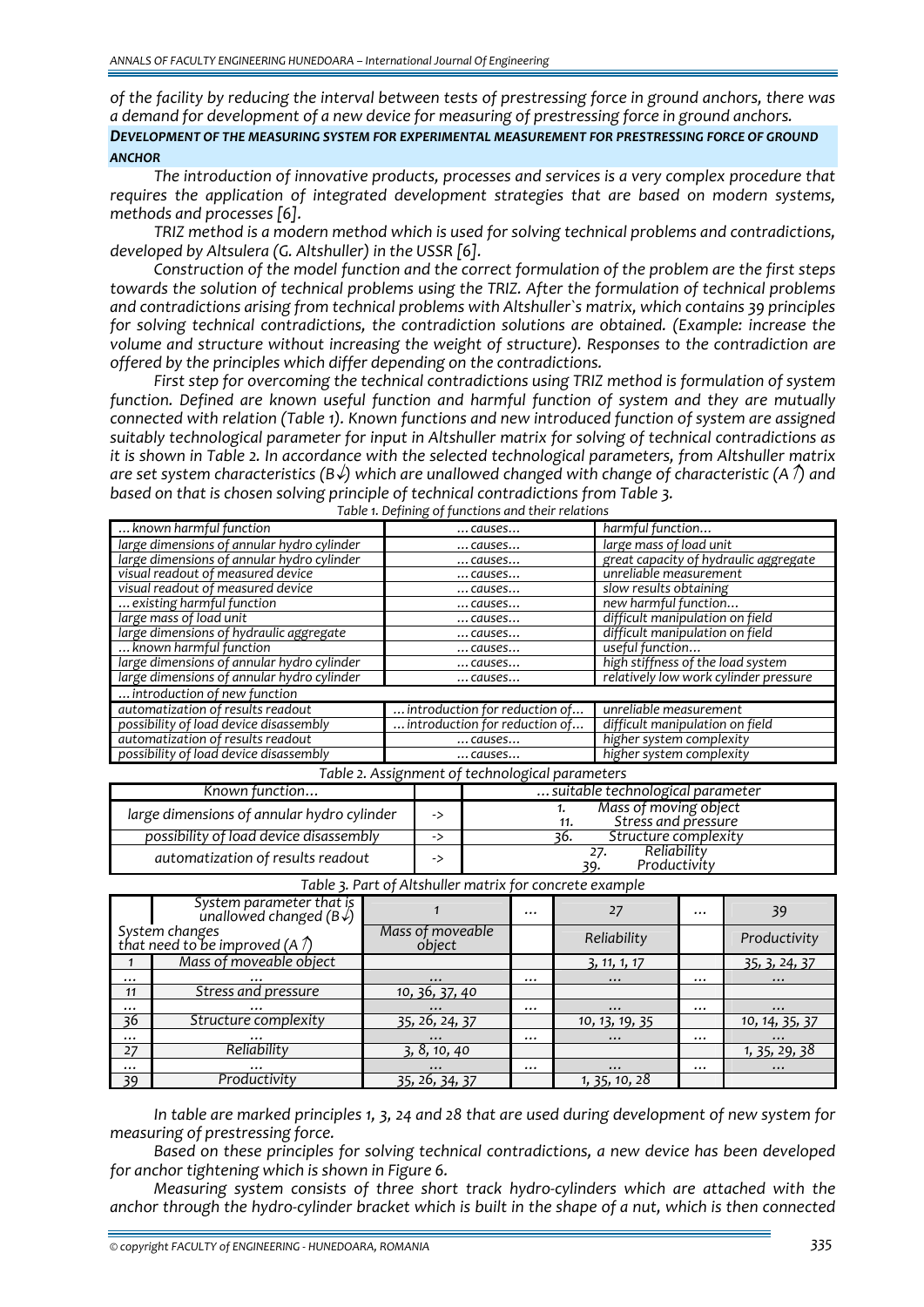*with the anchor by screwing at free end. Over adapter washers hydro‐cylinder rely on fixed anchors washer. Extraction of Hydro‐cylinder is performed by tightening of anchor bolts until the moment of* separation. The pressure in hydro-cylinder is obtained with a two-stage hand hydraulic pump. Device is *equipped with mounted electronic system for pressure and displacement measuring in hydro‐cylinder, i.e. the distances between the fixed nut and washer, the electronic system is connected to a data acquisition system and portable computer. Diagram of anchor loading is monitored in real time and determination of the point of separation is done by numerical methods and it is fully automatic.*

*Table 4. Recommended principles for solving technical contradictions*

|                 | Principle description                      | application of a specific model       |
|-----------------|--------------------------------------------|---------------------------------------|
|                 | Principle of decomposition                 | applied to the new solution           |
|                 | Principle of local quality                 | applied to the new solution           |
| 8               | Principle of a counter weight              | inapplicable to the new solution      |
| 10              | Principle of prior actions                 | inapplicable to the new solution      |
| 11              | Principle of previously "soft supported"   | inapplicable to the new solution      |
| 14              | Principle of spherical similarity          | inapplicable to the new solution      |
| 17              | Principle of transition to more dimensions | inapplicable to the new solution      |
| 24              | principle of mediator                      | applied to the new solution           |
| 26              | Principle of coping                        | inapplicable to the new solution      |
| 28              | Principle of mechanical system change      | partially applied to the new solution |
| 35              | Principle of state of matter transition    | inapplicable to the new solution      |
| 36              | principle of changing phase transition     | inapplicable to the new solution      |
| $\frac{37}{38}$ | principle of changing thermal elongation   | inapplicable to the new solution      |
|                 | Principle of strong oxidizing agent use    | inapplicable to the new solution      |
| 40              | Principle of composite materials use       | inapplicable to the new solution      |

*Measuring and data acquisition system consists of:*

- *1. Pressure sensor: HBM P8AP/500bar, accuracy 0.3%*
- *2. Movement sensor: HBM WI/2MM‐T, the measuring range ± 1 mm, 1% accuracy*
- *3. Universal digital measuring amplifier: HBM Spider 8*
- *4. Notebook computer for receiving and signal processing*
- *5. Software for parameterization and data acquisition: HBM Catman AP*





*Figure 6. New developed system (1. – ground anchor, 2. – nut, 3. – washer, 4. – unmoveable washer, 5. Hydro‐cylinder, 7. adapter)*



*Figure 7. Developed device at field*

*The developed measuring system device has many advantages compared to existing, as measured*

*by:*

- *1. Reduced weight and dimensions of the measurement system*
- *2. The system consists of several parts (three hydro‐cylinders, adapter‐ washers and cylinders carrier), so the handling, transportation and installation is much easier while working in the field of ground anchors.*
- 3. Due to small volume of hydro-cylinder, and therefore required small flow of hydraulic oil, it is not *necessary to use a hydraulic pump with electric drive, which makes measurement process a lot easier and significantly increase productivity.*
- *4. The reliability of measurements is increasing by introducing an automated measuring and data acquisition system.*

### *VALIDATION AND CALIBRATION OF SYSTEM FOR MEASURING PRESTRESSING FORCE IN GROUND ANCHORS*

*To make the developed system useful for measuring of prestressing force in ground anchors, it is very necessary to validate its features, and to do its calibration. Calibration procedure was performed on the test presses through the comparative method (Figure 8).*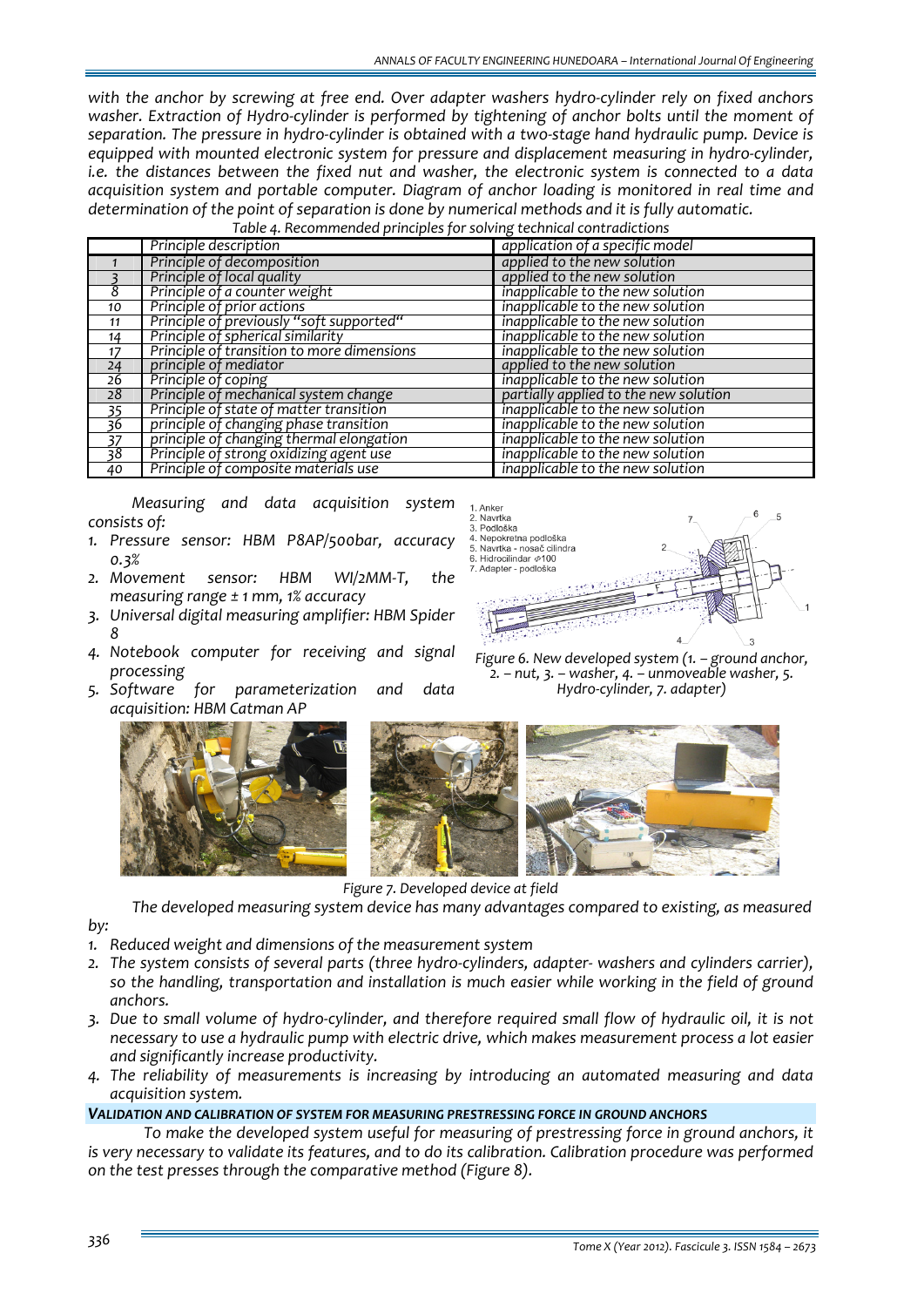*The system is set up in the press along with a massive steel plate and the reference force sensor. The test press is used as a frame for load receiving. As a reference force sensor was used force sensor type C6 with measuring range of 2 MN, accuracy class 0.5, produced by company Hottinger Baldwin Messtechnik.* 

*Under the influence of pressure from hydraulic hand pump the pressure in the hydro‐cylinder increases and thereby causes massive steel plates to lift off and apply pressure to the force sensor. Signals from pressure and force sensors were distributed in the measuring amplifier Spider 8 connected with notebook. Based on the recorded graph of dependency of force in function of pressure, and by using the regression analysis, a*

*calibration coefficient was calculated. Figure 9 represents time record obtained during the calibration* process, and in Figure 10 a p-F (Pressure-Force) diagram in shown with the results of regression analysis.<br>sila [t]



*The adopted force calibration coefficient is*  $K = 0.39$  *whereas the*  $F[t] = p$  *[bar]*  $x K$ 

*Validation of the system is carried out by measuring of anchor prestressing force at the site of Grncarevo Hydroelectric Power Station. Each ground anchor is tightened to the point of separation of nut from washer at the order of magnitude of one millimeter. Figure 11 shows the diagram of force in function of path of one of the anchors and automated procedure for determining the anchor prestressing force.*

*Table T.5 presents the results of measurements on all of the processed anchors*



*Figure 9. Calibration of hydraulic system Figure 10.Dependence offorce and hydro‐cylinder*







in the field of ground anchors. For a certain number of ground anchors it was not possible to conduct *the measurement because of physical damage of the mechanical protection on anchors or because of inability to access anchors. These ground anchors are marked with X in the table.*

| Column           |       |       | Ш     | IV    |       | VI    | VII            | VIII  | IX    |       | XI    | XII   |
|------------------|-------|-------|-------|-------|-------|-------|----------------|-------|-------|-------|-------|-------|
| Row 12           |       |       |       |       |       | 200.6 |                |       |       |       |       |       |
| Row 11           |       |       |       |       | 193.2 | 162.3 | 205.5          |       |       |       |       |       |
| Row 10           |       |       |       | 201.4 | 164.2 | 200.2 | 206.2          | 203.6 |       |       |       |       |
| Row 9            |       |       |       | 198.8 | 154.9 | 144.5 | 201.8          | 203.1 | 185.2 |       |       |       |
| Row 8            |       |       |       | 193.9 | 204.5 | 191.2 | <u> 199.5 </u> | 154.5 | 188.6 | 185.8 |       |       |
| Row <sub>7</sub> |       |       |       | 197.6 | 203.9 | 207.4 | 205.5          | 186.6 | 197.9 | 205.3 | 186.4 |       |
| Row 6            |       |       |       | 207.0 | 200.9 | 207.7 | 206.7          | 203.8 | 171.5 | 204.3 | 206.5 | 202.9 |
| Row <sub>5</sub> |       |       |       | 200.8 | 199.9 | 202.2 | 198.4          | 201.0 | 205.8 | 202.0 | 200.7 | 202.2 |
| Row 4            |       | 204.9 | 196.3 | 195.1 | 182.6 | X     | 203.7          | 187.7 | 197.9 | 170.5 | 196.8 | 206.2 |
| Row 3            |       | 107.0 | 204.0 | 144.9 | 202.6 | 204.2 | Х              | X     | 179.5 | 199.3 | 190.5 | 179.3 |
| Row 2            |       | 209.7 | 35.0  | 155.2 | 191.9 | 202.1 | 117.5          | 210.3 | 200.7 | 197.5 | 204.5 | 201.2 |
| Row <sub>1</sub> | 200.0 | 146.1 | 186.4 | 204.7 | 206.5 | 206.7 | 206.2          | 194.0 |       | 207.8 | 202.9 | 196.0 |

*Table 5. Numerical results of measurements of force in field of ground anchors*

*Tabular presentation of force gives accurate but unclear information. On the pictures 11 and 12 graphical overview of measurement results is presented, where we can observed the zones of force declining in ground anchors in relation to the initial condition from dam construction period, when all the ground anchors been strained by force of 190 to 210 tons.*